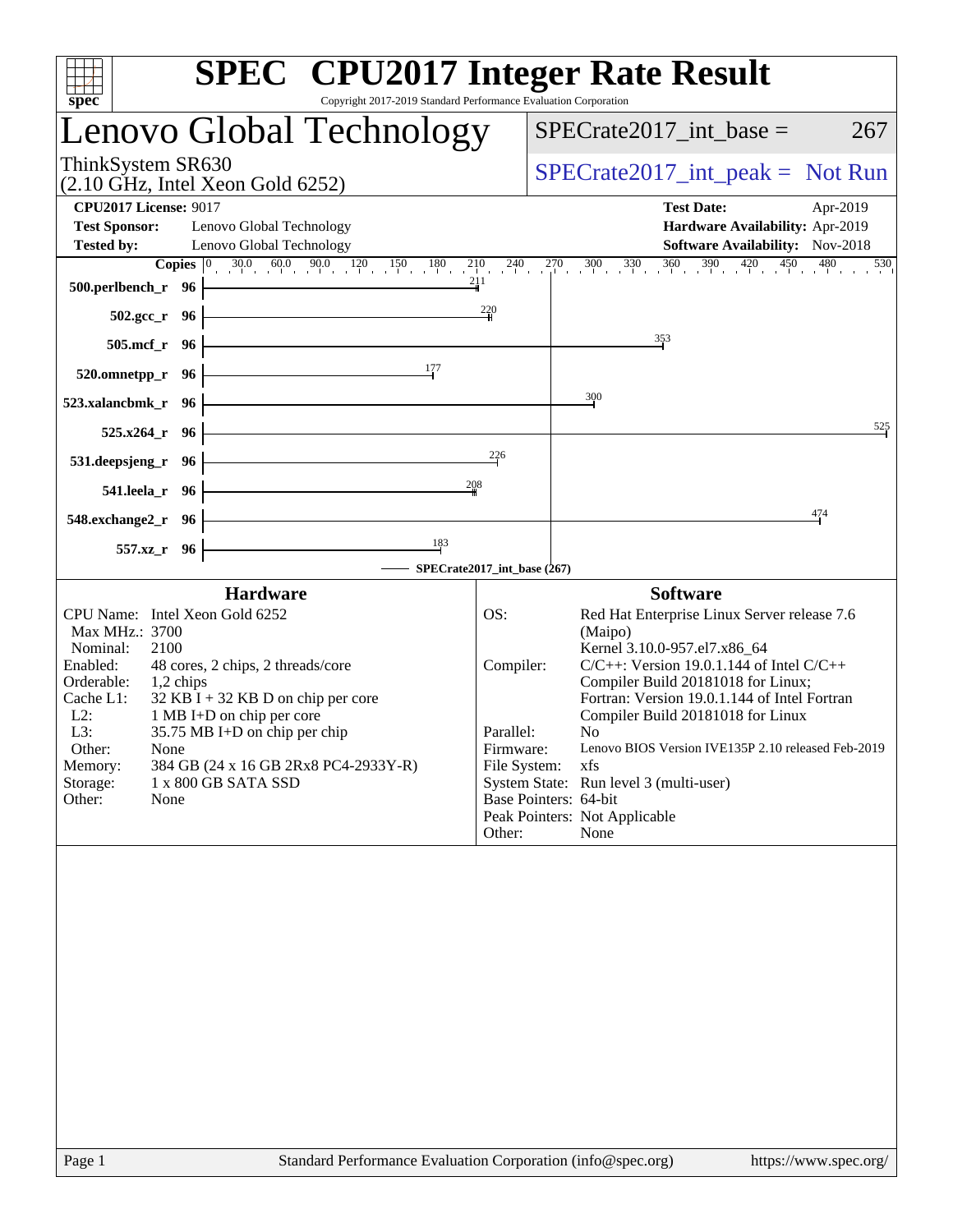

# Lenovo Global Technology

(2.10 GHz, Intel Xeon Gold 6252)

ThinkSystem SR630<br>  $SPECTR_{10}$  [SPECrate2017\\_int\\_peak =](http://www.spec.org/auto/cpu2017/Docs/result-fields.html#SPECrate2017intpeak) Not Run

SPECrate2017 int\_base =  $267$ 

**[Test Sponsor:](http://www.spec.org/auto/cpu2017/Docs/result-fields.html#TestSponsor)** Lenovo Global Technology **[Hardware Availability:](http://www.spec.org/auto/cpu2017/Docs/result-fields.html#HardwareAvailability)** Apr-2019

**[CPU2017 License:](http://www.spec.org/auto/cpu2017/Docs/result-fields.html#CPU2017License)** 9017 **[Test Date:](http://www.spec.org/auto/cpu2017/Docs/result-fields.html#TestDate)** Apr-2019 **[Tested by:](http://www.spec.org/auto/cpu2017/Docs/result-fields.html#Testedby)** Lenovo Global Technology **[Software Availability:](http://www.spec.org/auto/cpu2017/Docs/result-fields.html#SoftwareAvailability)** Nov-2018

### **[Results Table](http://www.spec.org/auto/cpu2017/Docs/result-fields.html#ResultsTable)**

|                                               | <b>Base</b>   |                |       |                | <b>Peak</b> |                |       |               |                |       |                |              |                |              |
|-----------------------------------------------|---------------|----------------|-------|----------------|-------------|----------------|-------|---------------|----------------|-------|----------------|--------------|----------------|--------------|
| <b>Benchmark</b>                              | <b>Copies</b> | <b>Seconds</b> | Ratio | <b>Seconds</b> | Ratio       | <b>Seconds</b> | Ratio | <b>Copies</b> | <b>Seconds</b> | Ratio | <b>Seconds</b> | <b>Ratio</b> | <b>Seconds</b> | <b>Ratio</b> |
| 500.perlbench_r                               | 96            | 728            | 210   | 723            | 211         | 724            | 211   |               |                |       |                |              |                |              |
| $502.\text{gcc}_r$                            | 96            | 620            | 219   | 614            | 221         | 619            | 220   |               |                |       |                |              |                |              |
| $505$ .mcf $r$                                | 96            | 439            | 353   | 439            | 353         | 439            | 353   |               |                |       |                |              |                |              |
| 520.omnetpp_r                                 | 96            | 712            | 177   | 714            | 176         | 713            | 177   |               |                |       |                |              |                |              |
| 523.xalancbmk_r                               | 96            | 337            | 301   | 338            | 300         | 338            | 300   |               |                |       |                |              |                |              |
| 525.x264 r                                    | 96            | 320            | 525   | 320            | 525         | 320            | 525   |               |                |       |                |              |                |              |
| 531.deepsjeng_r                               | 96            | 486            | 226   | 486            | 226         | 486            | 226   |               |                |       |                |              |                |              |
| 541.leela r                                   | 96            | 758            | 210   | 767            | 207         | 763            | 208   |               |                |       |                |              |                |              |
| 548.exchange2_r                               | 96            | 531            | 474   | 531            | 474         | 530            | 474   |               |                |       |                |              |                |              |
| 557.xz r                                      | 96            | 568            | 182   | 568            | 183         | 568            | 183   |               |                |       |                |              |                |              |
| $SPECrate2017$ int base =                     |               |                | 267   |                |             |                |       |               |                |       |                |              |                |              |
| $SPECrate2017\_int\_peak =$<br><b>Not Run</b> |               |                |       |                |             |                |       |               |                |       |                |              |                |              |

Results appear in the [order in which they were run](http://www.spec.org/auto/cpu2017/Docs/result-fields.html#RunOrder). Bold underlined text [indicates a median measurement](http://www.spec.org/auto/cpu2017/Docs/result-fields.html#Median).

#### **[Submit Notes](http://www.spec.org/auto/cpu2017/Docs/result-fields.html#SubmitNotes)**

 The numactl mechanism was used to bind copies to processors. The config file option 'submit' was used to generate numactl commands to bind each copy to a specific processor. For details, please see the config file.

## **[Operating System Notes](http://www.spec.org/auto/cpu2017/Docs/result-fields.html#OperatingSystemNotes)**

Stack size set to unlimited using "ulimit -s unlimited"

### **[General Notes](http://www.spec.org/auto/cpu2017/Docs/result-fields.html#GeneralNotes)**

Environment variables set by runcpu before the start of the run: LD\_LIBRARY\_PATH = "/home/cpu2017-1.0.5-ic19.0u1/lib/intel64"

 Binaries compiled on a system with 1x Intel Core i9-7900X CPU + 32GB RAM memory using Redhat Enterprise Linux 7.5 Transparent Huge Pages enabled by default Prior to runcpu invocation Filesystem page cache synced and cleared with: sync; echo 3> /proc/sys/vm/drop\_caches runcpu command invoked through numactl i.e.: numactl --interleave=all runcpu <etc> Yes: The test sponsor attests, as of date of publication, that CVE-2017-5754 (Meltdown) is mitigated in the system as tested and documented. Yes: The test sponsor attests, as of date of publication, that CVE-2017-5753 (Spectre variant 1) is mitigated in the system as tested and documented. Yes: The test sponsor attests, as of date of publication, that CVE-2017-5715 (Spectre variant 2)

**(Continued on next page)**

| Page 2<br>Standard Performance Evaluation Corporation (info@spec.org)<br>https://www.spec.org/ |
|------------------------------------------------------------------------------------------------|
|------------------------------------------------------------------------------------------------|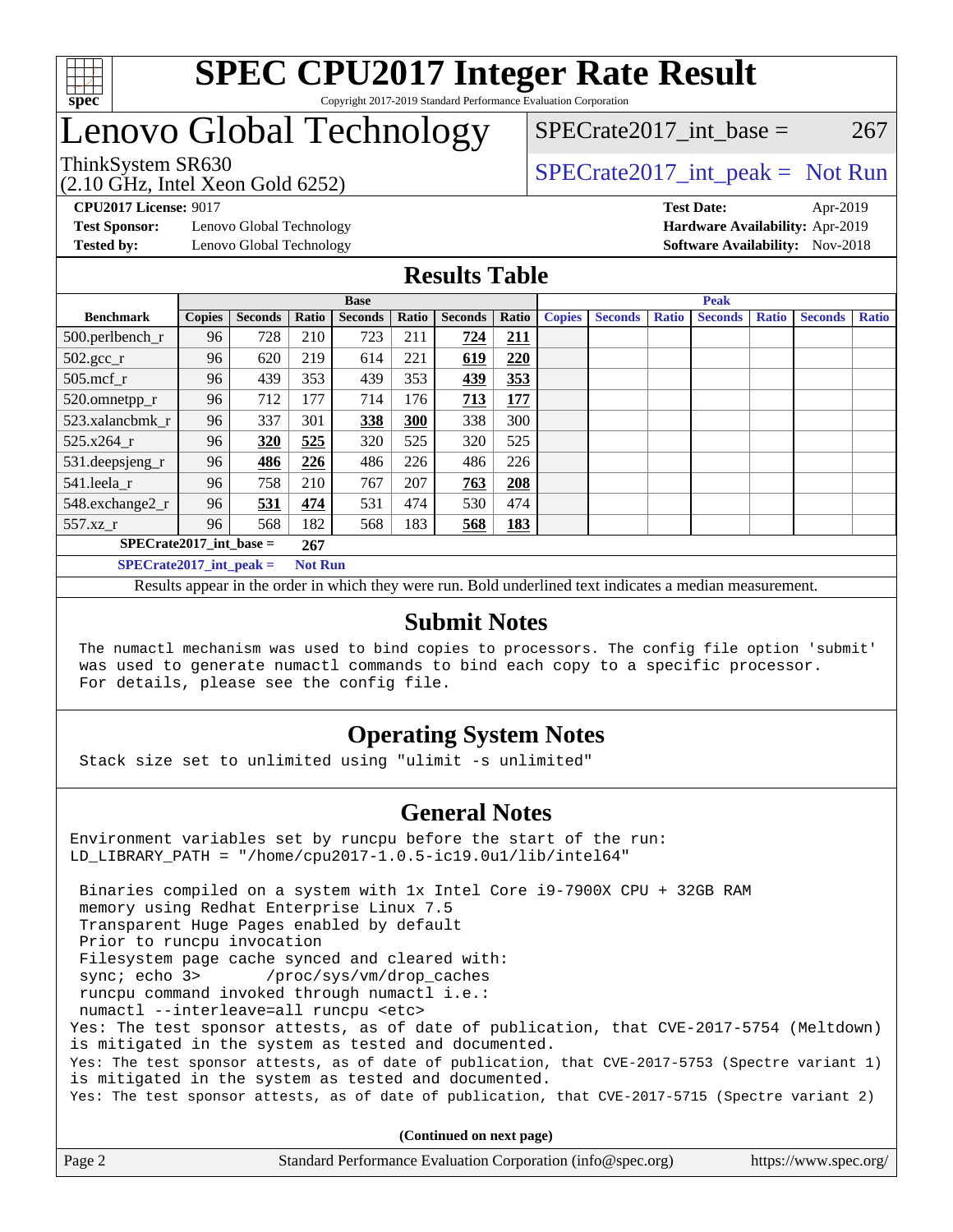

Lenovo Global Technology

ThinkSystem SR630<br>  $SPECTA = Not Run$ <br>  $SPECTA = Not Run$ 

SPECrate2017 int\_base =  $267$ 

**[Test Sponsor:](http://www.spec.org/auto/cpu2017/Docs/result-fields.html#TestSponsor)** Lenovo Global Technology **[Hardware Availability:](http://www.spec.org/auto/cpu2017/Docs/result-fields.html#HardwareAvailability)** Apr-2019 **[Tested by:](http://www.spec.org/auto/cpu2017/Docs/result-fields.html#Testedby)** Lenovo Global Technology **[Software Availability:](http://www.spec.org/auto/cpu2017/Docs/result-fields.html#SoftwareAvailability)** Nov-2018

(2.10 GHz, Intel Xeon Gold 6252)

**[CPU2017 License:](http://www.spec.org/auto/cpu2017/Docs/result-fields.html#CPU2017License)** 9017 **[Test Date:](http://www.spec.org/auto/cpu2017/Docs/result-fields.html#TestDate)** Apr-2019

#### **[General Notes \(Continued\)](http://www.spec.org/auto/cpu2017/Docs/result-fields.html#GeneralNotes)**

is mitigated in the system as tested and documented. Yes: The test sponsor attests, as of date of publication, that CVE-2018-3640 (Spectre variant 3a) is mitigated in the system as tested and documented. Yes: The test sponsor attests, as of date of publication, that CVE-2018-3639 (Spectre variant 4) is mitigated in the system as tested and documented.

#### **[Platform Notes](http://www.spec.org/auto/cpu2017/Docs/result-fields.html#PlatformNotes)**

Page 3 Standard Performance Evaluation Corporation [\(info@spec.org\)](mailto:info@spec.org) <https://www.spec.org/> BIOS configuration: Choose Operating Mode set to Maximum Performance Choose Operating Mode set to Custom Mode C-states set to Legacy SNC set to Enable Trusted Execution Technology set to Enable Stale AtoS set to Enable LLC dead line alloc set to Disable Sysinfo program /home/cpu2017-1.0.5-ic19.0u1/bin/sysinfo Rev: r5974 of 2018-05-19 9bcde8f2999c33d61f64985e45859ea9 running on localhost.localdomain Wed Apr 24 06:38:46 2019 SUT (System Under Test) info as seen by some common utilities. For more information on this section, see <https://www.spec.org/cpu2017/Docs/config.html#sysinfo> From /proc/cpuinfo model name : Intel(R) Xeon(R) Gold 6252 CPU @ 2.10GHz 2 "physical id"s (chips) 96 "processors" cores, siblings (Caution: counting these is hw and system dependent. The following excerpts from /proc/cpuinfo might not be reliable. Use with caution.) cpu cores : 24 siblings : 48 physical 0: cores 0 1 2 3 4 5 6 8 9 10 11 12 13 16 17 18 19 20 21 25 26 27 28 29 physical 1: cores 0 1 2 3 4 5 6 8 9 10 11 12 13 16 17 18 19 20 21 25 26 27 28 29 From lscpu: Architecture: x86\_64 CPU op-mode(s): 32-bit, 64-bit Byte Order: Little Endian CPU(s): 96 On-line CPU(s) list: 0-95 Thread(s) per core: 2 Core(s) per socket: 24 Socket(s): 2 NUMA node(s): 4 Vendor ID: GenuineIntel **(Continued on next page)**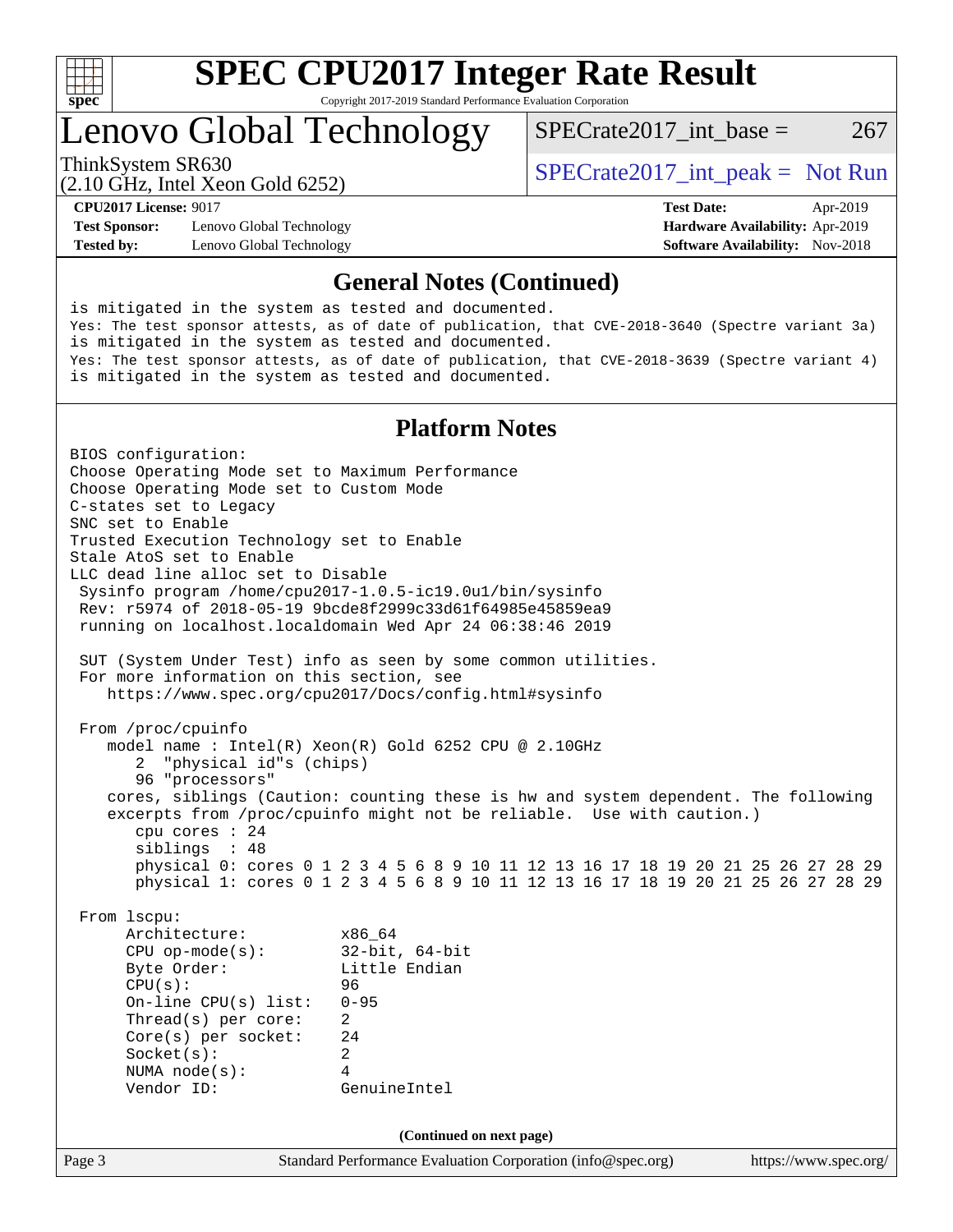

Lenovo Global Technology

ThinkSystem SR630<br>  $(2.10 \text{ GHz. Intel } Y_{\text{QCD}}$  Gold 6252)  $SPECTate2017\_int\_base = 267$ 

(2.10 GHz, Intel Xeon Gold 6252)

**[CPU2017 License:](http://www.spec.org/auto/cpu2017/Docs/result-fields.html#CPU2017License)** 9017 **[Test Date:](http://www.spec.org/auto/cpu2017/Docs/result-fields.html#TestDate)** Apr-2019

**[Test Sponsor:](http://www.spec.org/auto/cpu2017/Docs/result-fields.html#TestSponsor)** Lenovo Global Technology **[Hardware Availability:](http://www.spec.org/auto/cpu2017/Docs/result-fields.html#HardwareAvailability)** Apr-2019 **[Tested by:](http://www.spec.org/auto/cpu2017/Docs/result-fields.html#Testedby)** Lenovo Global Technology **[Software Availability:](http://www.spec.org/auto/cpu2017/Docs/result-fields.html#SoftwareAvailability)** Nov-2018

#### **[Platform Notes \(Continued\)](http://www.spec.org/auto/cpu2017/Docs/result-fields.html#PlatformNotes)**

| CPU family:<br>Model:                     | 6<br>85                                                                              |  |  |  |  |  |
|-------------------------------------------|--------------------------------------------------------------------------------------|--|--|--|--|--|
| Model name:                               |                                                                                      |  |  |  |  |  |
|                                           | $Intel(R) Xeon(R) Gold 6252 CPU @ 2.10GHz$<br>6                                      |  |  |  |  |  |
| Stepping:                                 | 2100.000                                                                             |  |  |  |  |  |
| CPU MHz:                                  | 4200.00                                                                              |  |  |  |  |  |
| BogoMIPS:                                 |                                                                                      |  |  |  |  |  |
| Virtualization:                           | $VT - x$                                                                             |  |  |  |  |  |
| L1d cache:                                | 32K                                                                                  |  |  |  |  |  |
| Lli cache:                                | 32K                                                                                  |  |  |  |  |  |
| L2 cache:                                 | 1024K                                                                                |  |  |  |  |  |
| L3 cache:                                 | 36608K                                                                               |  |  |  |  |  |
| NUMA node0 CPU(s):                        | $0-3, 7-9, 13-15, 19, 20, 48-51, 55-57, 61-63, 67, 68$                               |  |  |  |  |  |
| NUMA $node1$ $CPU(s):$                    | $4-6, 10-12, 16-18, 21-23, 52-54, 58-60, 64-66, 69-71$                               |  |  |  |  |  |
| NUMA $node2$ $CPU(s)$ :                   | 24-27, 31-33, 37-39, 43, 44, 72-75, 79-81, 85-87, 91, 92                             |  |  |  |  |  |
| NUMA $node3$ $CPU(s):$                    | 28-30, 34-36, 40-42, 45-47, 76-78, 82-84, 88-90, 93-95                               |  |  |  |  |  |
| Flagg:                                    | fpu vme de pse tsc msr pae mce cx8 apic sep mtrr pge mca cmov                        |  |  |  |  |  |
|                                           | pat pse36 clflush dts acpi mmx fxsr sse sse2 ss ht tm pbe syscall nx pdpelgb rdtscp  |  |  |  |  |  |
|                                           | lm constant_tsc art arch_perfmon pebs bts rep_good nopl xtopology nonstop_tsc        |  |  |  |  |  |
|                                           | aperfmperf eagerfpu pni pclmulqdq dtes64 monitor ds_cpl vmx smx est tm2 ssse3 sdbg   |  |  |  |  |  |
|                                           | fma cx16 xtpr pdcm pcid dca sse4_1 sse4_2 x2apic movbe popcnt tsc_deadline_timer aes |  |  |  |  |  |
|                                           | xsave avx f16c rdrand lahf_lm abm 3dnowprefetch epb cat_13 cdp_13 intel_pt ssbd mba  |  |  |  |  |  |
|                                           | ibrs ibpb stibp ibrs_enhanced tpr_shadow vnmi flexpriority ept vpid fsgsbase         |  |  |  |  |  |
|                                           | tsc_adjust bmil hle avx2 smep bmi2 erms invpcid rtm cqm mpx rdt_a avx512f avx512dq   |  |  |  |  |  |
|                                           | rdseed adx smap clflushopt clwb avx512cd avx512bw avx512vl xsaveopt xsavec xgetbvl   |  |  |  |  |  |
|                                           | cqm_llc cqm_occup_llc cqm_mbm_total cqm_mbm_local dtherm ida arat pln pts pku ospke  |  |  |  |  |  |
|                                           | avx512_vnni spec_ctrl intel_stibp flush_l1d arch_capabilities                        |  |  |  |  |  |
|                                           |                                                                                      |  |  |  |  |  |
| /proc/cpuinfo cache data                  |                                                                                      |  |  |  |  |  |
| cache size : 36608 KB                     |                                                                                      |  |  |  |  |  |
|                                           |                                                                                      |  |  |  |  |  |
|                                           | From numactl --hardware WARNING: a numactl 'node' might or might not correspond to a |  |  |  |  |  |
| physical chip.                            |                                                                                      |  |  |  |  |  |
| $available: 4 nodes (0-3)$                |                                                                                      |  |  |  |  |  |
|                                           | node 0 cpus: 0 1 2 3 7 8 9 13 14 15 19 20 48 49 50 51 55 56 57 61 62 63 67 68        |  |  |  |  |  |
| node 0 size: 97976 MB                     |                                                                                      |  |  |  |  |  |
| node 0 free: 95512 MB                     |                                                                                      |  |  |  |  |  |
|                                           | node 1 cpus: 4 5 6 10 11 12 16 17 18 21 22 23 52 53 54 58 59 60 64 65 66 69 70 71    |  |  |  |  |  |
| node 1 size: 98304 MB                     |                                                                                      |  |  |  |  |  |
| node 1 free: 95870 MB                     |                                                                                      |  |  |  |  |  |
|                                           | node 2 cpus: 24 25 26 27 31 32 33 37 38 39 43 44 72 73 74 75 79 80 81 85 86 87 91 92 |  |  |  |  |  |
| node 2 size: 98304 MB                     |                                                                                      |  |  |  |  |  |
| node 2 free: 95874 MB                     |                                                                                      |  |  |  |  |  |
|                                           | node 3 cpus: 28 29 30 34 35 36 40 41 42 45 46 47 76 77 78 82 83 84 88 89 90 93 94 95 |  |  |  |  |  |
| node 3 size: 98304 MB                     |                                                                                      |  |  |  |  |  |
| node 3 free: 95872 MB                     |                                                                                      |  |  |  |  |  |
| node distances:                           |                                                                                      |  |  |  |  |  |
| node<br>$0\quad 1$<br>$\overline{2}$<br>3 |                                                                                      |  |  |  |  |  |
|                                           |                                                                                      |  |  |  |  |  |
|                                           |                                                                                      |  |  |  |  |  |
| (Continued on next page)                  |                                                                                      |  |  |  |  |  |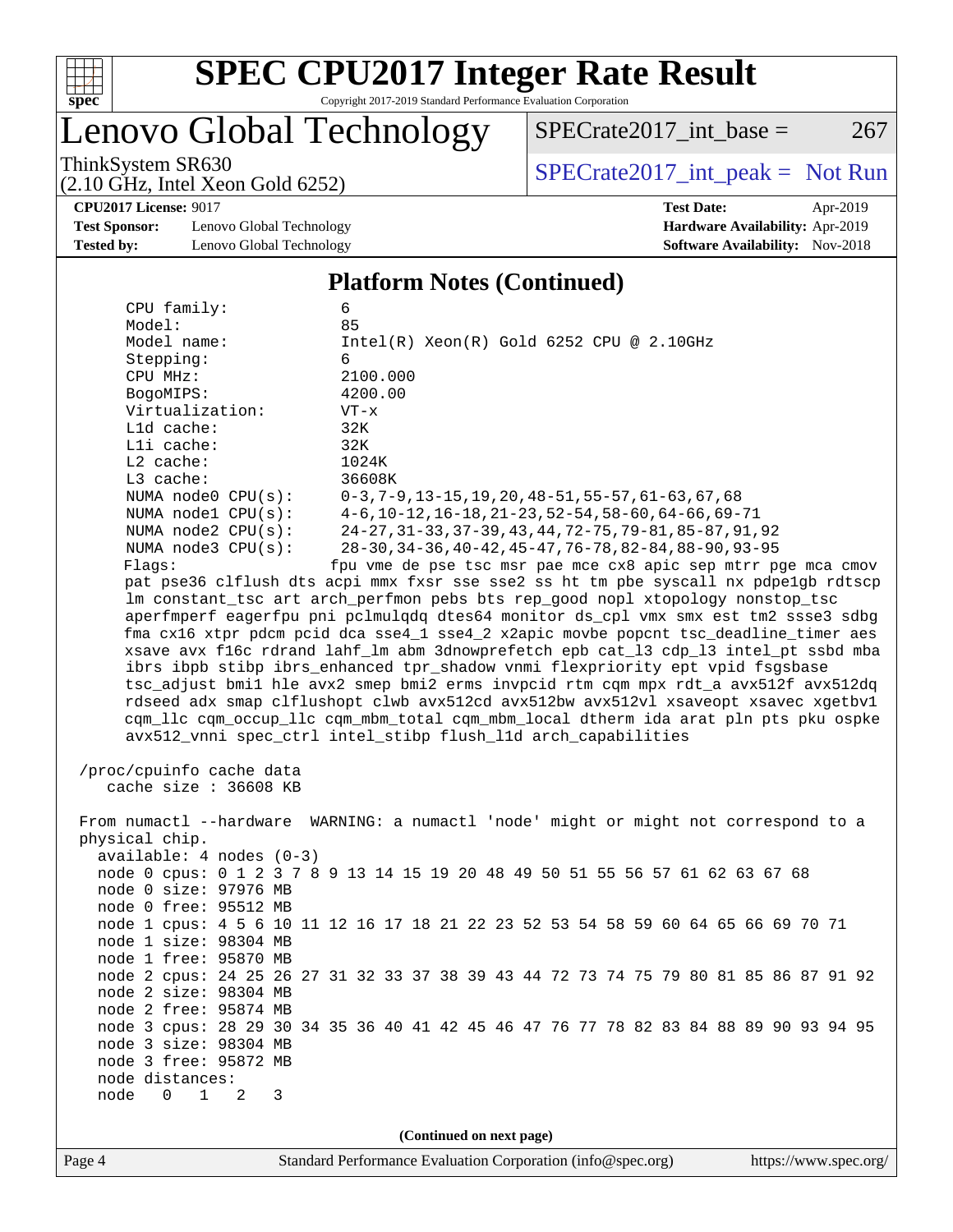|                                                                           | <b>SPEC CPU2017 Integer Rate Result</b>                                                                                                                                                                                                                                                                                                                                                                                                                                 |                                                                                                     |
|---------------------------------------------------------------------------|-------------------------------------------------------------------------------------------------------------------------------------------------------------------------------------------------------------------------------------------------------------------------------------------------------------------------------------------------------------------------------------------------------------------------------------------------------------------------|-----------------------------------------------------------------------------------------------------|
| spec <sup>®</sup>                                                         | Copyright 2017-2019 Standard Performance Evaluation Corporation<br>Lenovo Global Technology                                                                                                                                                                                                                                                                                                                                                                             | $SPECrate2017\_int\_base =$<br>267                                                                  |
| ThinkSystem SR630                                                         | $(2.10 \text{ GHz}, \text{Intel Xeon Gold } 6252)$                                                                                                                                                                                                                                                                                                                                                                                                                      | $SPECrate2017\_int\_peak = Not Run$                                                                 |
| <b>CPU2017 License: 9017</b><br><b>Test Sponsor:</b><br><b>Tested by:</b> | Lenovo Global Technology<br>Lenovo Global Technology                                                                                                                                                                                                                                                                                                                                                                                                                    | <b>Test Date:</b><br>Apr-2019<br>Hardware Availability: Apr-2019<br>Software Availability: Nov-2018 |
|                                                                           | <b>Platform Notes (Continued)</b>                                                                                                                                                                                                                                                                                                                                                                                                                                       |                                                                                                     |
| 0 :<br>10<br>1:<br>11<br>2:<br>21<br>3:<br>21<br>From /proc/meminfo       | 21<br>21<br>11<br>10<br>21<br>21<br>21<br>10<br>11<br>21<br>11<br>10                                                                                                                                                                                                                                                                                                                                                                                                    |                                                                                                     |
| MemTotal:<br>Hugepagesize:                                                | 395877936 kB<br>HugePages_Total:<br>0<br>2048 kB                                                                                                                                                                                                                                                                                                                                                                                                                        |                                                                                                     |
| os-release:<br>ID="rhel"                                                  | From /etc/*release* /etc/*version*<br>NAME="Red Hat Enterprise Linux Server"<br>VERSION="7.6 (Maipo)"<br>ID_LIKE="fedora"<br>VARIANT="Server"<br>VARIANT_ID="server"<br>VERSION_ID="7.6"<br>PRETTY_NAME="Red Hat Enterprise Linux Server 7.6 (Maipo)"<br>redhat-release: Red Hat Enterprise Linux Server release 7.6 (Maipo)<br>system-release: Red Hat Enterprise Linux Server release 7.6 (Maipo)<br>system-release-cpe: cpe:/o:redhat:enterprise_linux:7.6:ga:server |                                                                                                     |
| uname $-a$ :                                                              | x86_64 x86_64 x86_64 GNU/Linux                                                                                                                                                                                                                                                                                                                                                                                                                                          | Linux localhost.localdomain 3.10.0-957.el7.x86_64 #1 SMP Thu Oct 4 20:48:51 UTC 2018                |
|                                                                           | Kernel self-reported vulnerability status:<br>CVE-2017-5754 (Meltdown):<br>Not affected<br>CVE-2017-5715 (Spectre variant 2): Mitigation: Enhanced IBRS                                                                                                                                                                                                                                                                                                                 | CVE-2017-5753 (Spectre variant 1): Mitigation: Load fences, __user pointer sanitization             |
|                                                                           | run-level 3 Apr 24 06:37                                                                                                                                                                                                                                                                                                                                                                                                                                                |                                                                                                     |
| Filesystem<br>/dev/sda2                                                   | SPEC is set to: /home/cpu2017-1.0.5-ic19.0u1<br>Type Size Used Avail Use% Mounted on<br>689G<br>17G 672G 3% / home<br>xfs                                                                                                                                                                                                                                                                                                                                               |                                                                                                     |
| Memory:                                                                   | this section. The 'dmidecode' program reads system data which is "intended to allow<br>hardware to be accurately determined", but the intent may not be met, as there are<br>frequent changes to hardware, firmware, and the "DMTF SMBIOS" standard.<br>BIOS Lenovo - [IVE135P-2.10]- 02/13/2019                                                                                                                                                                        | Additional information from dmidecode follows. WARNING: Use caution when you interpret              |
|                                                                           | 24x Samsung M393A2K43CB2-CVF 16 GB 2 rank 2933                                                                                                                                                                                                                                                                                                                                                                                                                          |                                                                                                     |
|                                                                           | (Continued on next page)                                                                                                                                                                                                                                                                                                                                                                                                                                                |                                                                                                     |

| Page 5 | Standard Performance Evaluation Corporation (info@spec.org) | https://www.spec.org/ |
|--------|-------------------------------------------------------------|-----------------------|
|        |                                                             |                       |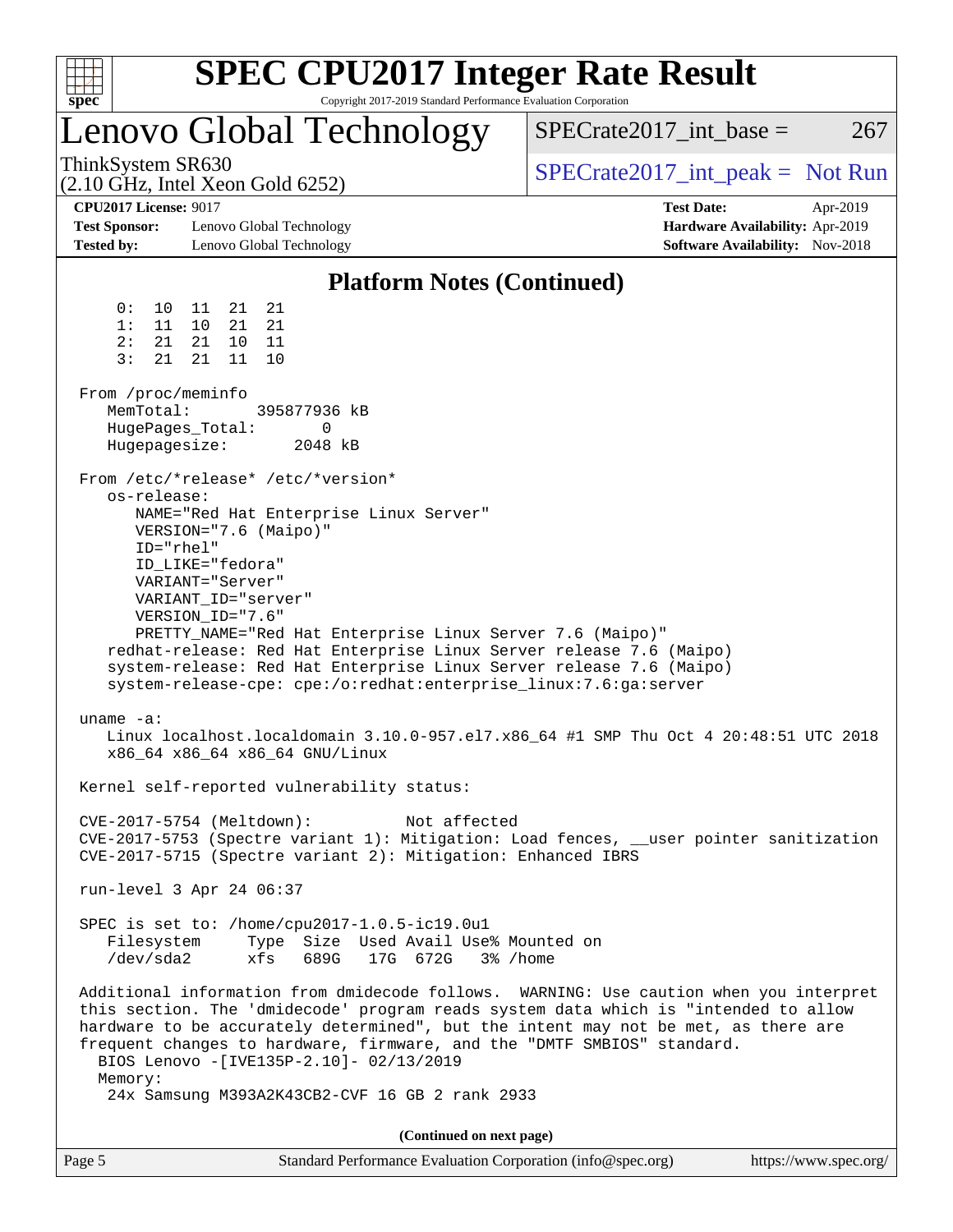

# Lenovo Global Technology

ThinkSystem SR630<br>  $\begin{array}{r} \text{SPECTA} = \text{Not Run} \\ \text{SPECTA} = \text{Not Run} \end{array}$ 

 $SPECTate2017\_int\_base = 267$ 

# (2.10 GHz, Intel Xeon Gold 6252)

**[Test Sponsor:](http://www.spec.org/auto/cpu2017/Docs/result-fields.html#TestSponsor)** Lenovo Global Technology **[Hardware Availability:](http://www.spec.org/auto/cpu2017/Docs/result-fields.html#HardwareAvailability)** Apr-2019 **[Tested by:](http://www.spec.org/auto/cpu2017/Docs/result-fields.html#Testedby)** Lenovo Global Technology **[Software Availability:](http://www.spec.org/auto/cpu2017/Docs/result-fields.html#SoftwareAvailability)** Nov-2018

**[CPU2017 License:](http://www.spec.org/auto/cpu2017/Docs/result-fields.html#CPU2017License)** 9017 **[Test Date:](http://www.spec.org/auto/cpu2017/Docs/result-fields.html#TestDate)** Apr-2019

## **[Platform Notes \(Continued\)](http://www.spec.org/auto/cpu2017/Docs/result-fields.html#PlatformNotes)**

(End of data from sysinfo program)

### **[Compiler Version Notes](http://www.spec.org/auto/cpu2017/Docs/result-fields.html#CompilerVersionNotes)**

| $500. perlbench_r(base) 502. gcc_r(base) 505. mcf_r(base) 525. x264_r(base)$<br>CC.<br>$557.xx$ $r(base)$                                                                              |  |  |  |  |  |  |
|----------------------------------------------------------------------------------------------------------------------------------------------------------------------------------------|--|--|--|--|--|--|
| Intel(R) C Intel(R) 64 Compiler for applications running on Intel(R) 64,<br>Version 19.0.1.144 Build 20181018<br>Copyright (C) 1985-2018 Intel Corporation. All rights reserved.       |  |  |  |  |  |  |
|                                                                                                                                                                                        |  |  |  |  |  |  |
| CXXC 520.omnetpp $r(base)$ 523.xalancbmk $r(base)$ 531.deepsjeng $r(base)$<br>$541.$ leela r(base)                                                                                     |  |  |  |  |  |  |
| Intel(R) $C++$ Intel(R) 64 Compiler for applications running on Intel(R) 64,<br>Version 19.0.1.144 Build 20181018<br>Copyright (C) 1985-2018 Intel Corporation. All rights reserved.   |  |  |  |  |  |  |
| FC 548. exchange2 r(base)                                                                                                                                                              |  |  |  |  |  |  |
| Intel(R) Fortran Intel(R) 64 Compiler for applications running on Intel(R)<br>64, Version 19.0.1.144 Build 20181018<br>Copyright (C) 1985-2018 Intel Corporation. All rights reserved. |  |  |  |  |  |  |

## **[Base Compiler Invocation](http://www.spec.org/auto/cpu2017/Docs/result-fields.html#BaseCompilerInvocation)**

[C benchmarks](http://www.spec.org/auto/cpu2017/Docs/result-fields.html#Cbenchmarks): [icc -m64 -std=c11](http://www.spec.org/cpu2017/results/res2019q2/cpu2017-20190429-12960.flags.html#user_CCbase_intel_icc_64bit_c11_33ee0cdaae7deeeab2a9725423ba97205ce30f63b9926c2519791662299b76a0318f32ddfffdc46587804de3178b4f9328c46fa7c2b0cd779d7a61945c91cd35)

[C++ benchmarks:](http://www.spec.org/auto/cpu2017/Docs/result-fields.html#CXXbenchmarks) [icpc -m64](http://www.spec.org/cpu2017/results/res2019q2/cpu2017-20190429-12960.flags.html#user_CXXbase_intel_icpc_64bit_4ecb2543ae3f1412ef961e0650ca070fec7b7afdcd6ed48761b84423119d1bf6bdf5cad15b44d48e7256388bc77273b966e5eb805aefd121eb22e9299b2ec9d9)

[Fortran benchmarks](http://www.spec.org/auto/cpu2017/Docs/result-fields.html#Fortranbenchmarks): [ifort -m64](http://www.spec.org/cpu2017/results/res2019q2/cpu2017-20190429-12960.flags.html#user_FCbase_intel_ifort_64bit_24f2bb282fbaeffd6157abe4f878425411749daecae9a33200eee2bee2fe76f3b89351d69a8130dd5949958ce389cf37ff59a95e7a40d588e8d3a57e0c3fd751)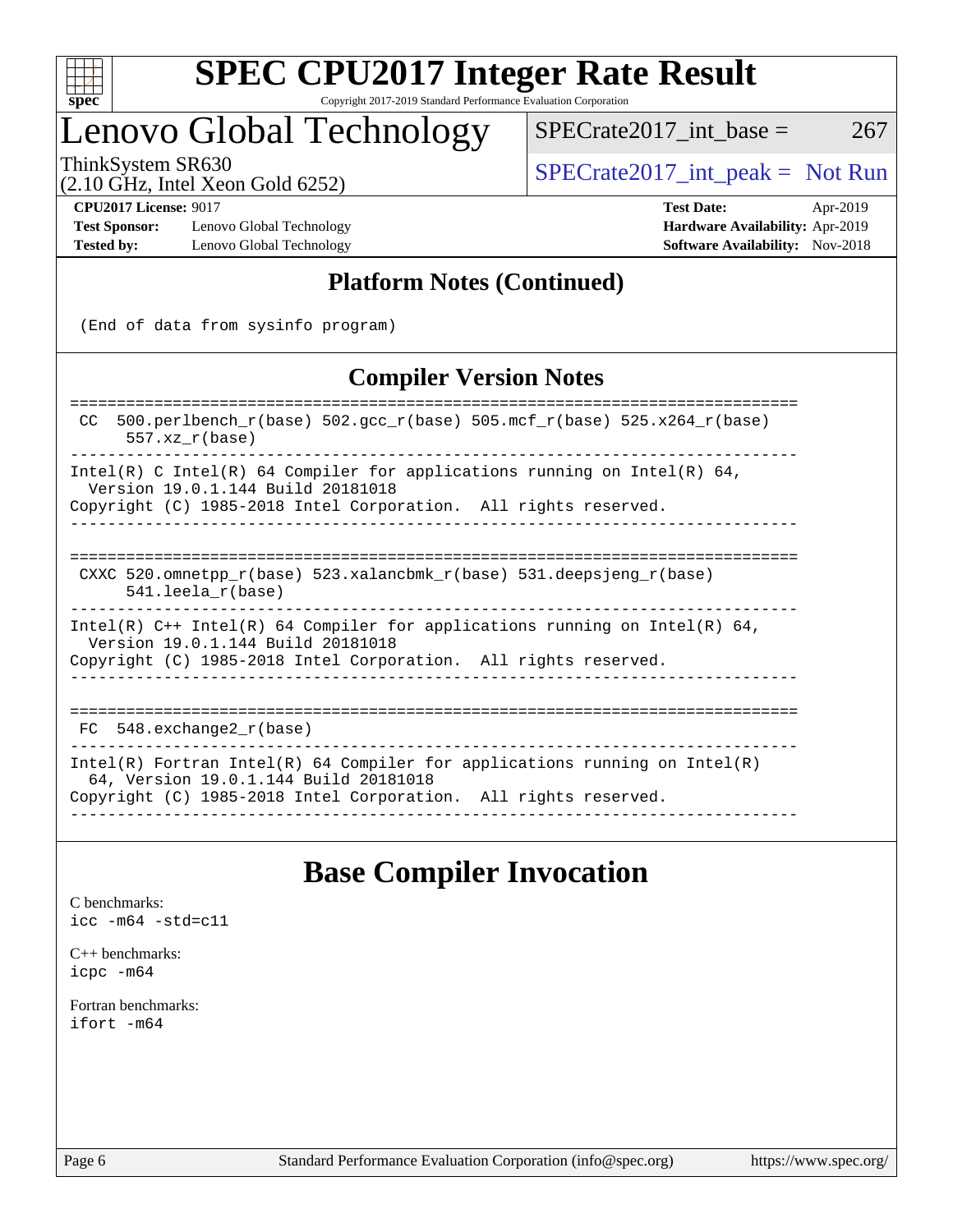

# Lenovo Global Technology

ThinkSystem SR630  $SPECrate2017$ \_int\_peak = Not Run

(2.10 GHz, Intel Xeon Gold 6252)

**[Test Sponsor:](http://www.spec.org/auto/cpu2017/Docs/result-fields.html#TestSponsor)** Lenovo Global Technology **[Hardware Availability:](http://www.spec.org/auto/cpu2017/Docs/result-fields.html#HardwareAvailability)** Apr-2019 **[Tested by:](http://www.spec.org/auto/cpu2017/Docs/result-fields.html#Testedby)** Lenovo Global Technology **[Software Availability:](http://www.spec.org/auto/cpu2017/Docs/result-fields.html#SoftwareAvailability)** Nov-2018

 $SPECTate2017\_int\_base = 267$ 

**[CPU2017 License:](http://www.spec.org/auto/cpu2017/Docs/result-fields.html#CPU2017License)** 9017 **[Test Date:](http://www.spec.org/auto/cpu2017/Docs/result-fields.html#TestDate)** Apr-2019

## **[Base Portability Flags](http://www.spec.org/auto/cpu2017/Docs/result-fields.html#BasePortabilityFlags)**

 500.perlbench\_r: [-DSPEC\\_LP64](http://www.spec.org/cpu2017/results/res2019q2/cpu2017-20190429-12960.flags.html#b500.perlbench_r_basePORTABILITY_DSPEC_LP64) [-DSPEC\\_LINUX\\_X64](http://www.spec.org/cpu2017/results/res2019q2/cpu2017-20190429-12960.flags.html#b500.perlbench_r_baseCPORTABILITY_DSPEC_LINUX_X64) 502.gcc\_r: [-DSPEC\\_LP64](http://www.spec.org/cpu2017/results/res2019q2/cpu2017-20190429-12960.flags.html#suite_basePORTABILITY502_gcc_r_DSPEC_LP64) 505.mcf\_r: [-DSPEC\\_LP64](http://www.spec.org/cpu2017/results/res2019q2/cpu2017-20190429-12960.flags.html#suite_basePORTABILITY505_mcf_r_DSPEC_LP64) 520.omnetpp\_r: [-DSPEC\\_LP64](http://www.spec.org/cpu2017/results/res2019q2/cpu2017-20190429-12960.flags.html#suite_basePORTABILITY520_omnetpp_r_DSPEC_LP64) 523.xalancbmk\_r: [-DSPEC\\_LP64](http://www.spec.org/cpu2017/results/res2019q2/cpu2017-20190429-12960.flags.html#suite_basePORTABILITY523_xalancbmk_r_DSPEC_LP64) [-DSPEC\\_LINUX](http://www.spec.org/cpu2017/results/res2019q2/cpu2017-20190429-12960.flags.html#b523.xalancbmk_r_baseCXXPORTABILITY_DSPEC_LINUX) 525.x264\_r: [-DSPEC\\_LP64](http://www.spec.org/cpu2017/results/res2019q2/cpu2017-20190429-12960.flags.html#suite_basePORTABILITY525_x264_r_DSPEC_LP64) 531.deepsjeng\_r: [-DSPEC\\_LP64](http://www.spec.org/cpu2017/results/res2019q2/cpu2017-20190429-12960.flags.html#suite_basePORTABILITY531_deepsjeng_r_DSPEC_LP64) 541.leela\_r: [-DSPEC\\_LP64](http://www.spec.org/cpu2017/results/res2019q2/cpu2017-20190429-12960.flags.html#suite_basePORTABILITY541_leela_r_DSPEC_LP64) 548.exchange2\_r: [-DSPEC\\_LP64](http://www.spec.org/cpu2017/results/res2019q2/cpu2017-20190429-12960.flags.html#suite_basePORTABILITY548_exchange2_r_DSPEC_LP64) 557.xz\_r: [-DSPEC\\_LP64](http://www.spec.org/cpu2017/results/res2019q2/cpu2017-20190429-12960.flags.html#suite_basePORTABILITY557_xz_r_DSPEC_LP64)

## **[Base Optimization Flags](http://www.spec.org/auto/cpu2017/Docs/result-fields.html#BaseOptimizationFlags)**

#### [C benchmarks](http://www.spec.org/auto/cpu2017/Docs/result-fields.html#Cbenchmarks):

[-Wl,-z,muldefs](http://www.spec.org/cpu2017/results/res2019q2/cpu2017-20190429-12960.flags.html#user_CCbase_link_force_multiple1_b4cbdb97b34bdee9ceefcfe54f4c8ea74255f0b02a4b23e853cdb0e18eb4525ac79b5a88067c842dd0ee6996c24547a27a4b99331201badda8798ef8a743f577) [-xCORE-AVX512](http://www.spec.org/cpu2017/results/res2019q2/cpu2017-20190429-12960.flags.html#user_CCbase_f-xCORE-AVX512) [-ipo](http://www.spec.org/cpu2017/results/res2019q2/cpu2017-20190429-12960.flags.html#user_CCbase_f-ipo) [-O3](http://www.spec.org/cpu2017/results/res2019q2/cpu2017-20190429-12960.flags.html#user_CCbase_f-O3) [-no-prec-div](http://www.spec.org/cpu2017/results/res2019q2/cpu2017-20190429-12960.flags.html#user_CCbase_f-no-prec-div) [-qopt-mem-layout-trans=4](http://www.spec.org/cpu2017/results/res2019q2/cpu2017-20190429-12960.flags.html#user_CCbase_f-qopt-mem-layout-trans_fa39e755916c150a61361b7846f310bcdf6f04e385ef281cadf3647acec3f0ae266d1a1d22d972a7087a248fd4e6ca390a3634700869573d231a252c784941a8) [-L/usr/local/IntelCompiler19/compilers\\_and\\_libraries\\_2019.1.144/linux/compiler/lib/intel64](http://www.spec.org/cpu2017/results/res2019q2/cpu2017-20190429-12960.flags.html#user_CCbase_qkmalloc_link_f25da0aa8cf9bced0533715046f0c2fbfb1a7191e3e496916672e09b4c388a884c4c7e4862cb529343da2264b43416df65c99fd1ddbf5dd13ae6d3130cf47881) [-lqkmalloc](http://www.spec.org/cpu2017/results/res2019q2/cpu2017-20190429-12960.flags.html#user_CCbase_qkmalloc_link_lib_79a818439969f771c6bc311cfd333c00fc099dad35c030f5aab9dda831713d2015205805422f83de8875488a2991c0a156aaa600e1f9138f8fc37004abc96dc5)

#### [C++ benchmarks](http://www.spec.org/auto/cpu2017/Docs/result-fields.html#CXXbenchmarks):

[-Wl,-z,muldefs](http://www.spec.org/cpu2017/results/res2019q2/cpu2017-20190429-12960.flags.html#user_CXXbase_link_force_multiple1_b4cbdb97b34bdee9ceefcfe54f4c8ea74255f0b02a4b23e853cdb0e18eb4525ac79b5a88067c842dd0ee6996c24547a27a4b99331201badda8798ef8a743f577) [-xCORE-AVX512](http://www.spec.org/cpu2017/results/res2019q2/cpu2017-20190429-12960.flags.html#user_CXXbase_f-xCORE-AVX512) [-ipo](http://www.spec.org/cpu2017/results/res2019q2/cpu2017-20190429-12960.flags.html#user_CXXbase_f-ipo) [-O3](http://www.spec.org/cpu2017/results/res2019q2/cpu2017-20190429-12960.flags.html#user_CXXbase_f-O3) [-no-prec-div](http://www.spec.org/cpu2017/results/res2019q2/cpu2017-20190429-12960.flags.html#user_CXXbase_f-no-prec-div)

[-qopt-mem-layout-trans=4](http://www.spec.org/cpu2017/results/res2019q2/cpu2017-20190429-12960.flags.html#user_CXXbase_f-qopt-mem-layout-trans_fa39e755916c150a61361b7846f310bcdf6f04e385ef281cadf3647acec3f0ae266d1a1d22d972a7087a248fd4e6ca390a3634700869573d231a252c784941a8)

[-L/usr/local/IntelCompiler19/compilers\\_and\\_libraries\\_2019.1.144/linux/compiler/lib/intel64](http://www.spec.org/cpu2017/results/res2019q2/cpu2017-20190429-12960.flags.html#user_CXXbase_qkmalloc_link_f25da0aa8cf9bced0533715046f0c2fbfb1a7191e3e496916672e09b4c388a884c4c7e4862cb529343da2264b43416df65c99fd1ddbf5dd13ae6d3130cf47881) [-lqkmalloc](http://www.spec.org/cpu2017/results/res2019q2/cpu2017-20190429-12960.flags.html#user_CXXbase_qkmalloc_link_lib_79a818439969f771c6bc311cfd333c00fc099dad35c030f5aab9dda831713d2015205805422f83de8875488a2991c0a156aaa600e1f9138f8fc37004abc96dc5)

#### [Fortran benchmarks](http://www.spec.org/auto/cpu2017/Docs/result-fields.html#Fortranbenchmarks):

[-Wl,-z,muldefs](http://www.spec.org/cpu2017/results/res2019q2/cpu2017-20190429-12960.flags.html#user_FCbase_link_force_multiple1_b4cbdb97b34bdee9ceefcfe54f4c8ea74255f0b02a4b23e853cdb0e18eb4525ac79b5a88067c842dd0ee6996c24547a27a4b99331201badda8798ef8a743f577) [-xCORE-AVX512](http://www.spec.org/cpu2017/results/res2019q2/cpu2017-20190429-12960.flags.html#user_FCbase_f-xCORE-AVX512) [-ipo](http://www.spec.org/cpu2017/results/res2019q2/cpu2017-20190429-12960.flags.html#user_FCbase_f-ipo) [-O3](http://www.spec.org/cpu2017/results/res2019q2/cpu2017-20190429-12960.flags.html#user_FCbase_f-O3) [-no-prec-div](http://www.spec.org/cpu2017/results/res2019q2/cpu2017-20190429-12960.flags.html#user_FCbase_f-no-prec-div) [-qopt-mem-layout-trans=4](http://www.spec.org/cpu2017/results/res2019q2/cpu2017-20190429-12960.flags.html#user_FCbase_f-qopt-mem-layout-trans_fa39e755916c150a61361b7846f310bcdf6f04e385ef281cadf3647acec3f0ae266d1a1d22d972a7087a248fd4e6ca390a3634700869573d231a252c784941a8) [-nostandard-realloc-lhs](http://www.spec.org/cpu2017/results/res2019q2/cpu2017-20190429-12960.flags.html#user_FCbase_f_2003_std_realloc_82b4557e90729c0f113870c07e44d33d6f5a304b4f63d4c15d2d0f1fab99f5daaed73bdb9275d9ae411527f28b936061aa8b9c8f2d63842963b95c9dd6426b8a) [-align array32byte](http://www.spec.org/cpu2017/results/res2019q2/cpu2017-20190429-12960.flags.html#user_FCbase_align_array32byte_b982fe038af199962ba9a80c053b8342c548c85b40b8e86eb3cc33dee0d7986a4af373ac2d51c3f7cf710a18d62fdce2948f201cd044323541f22fc0fffc51b6) [-L/usr/local/IntelCompiler19/compilers\\_and\\_libraries\\_2019.1.144/linux/compiler/lib/intel64](http://www.spec.org/cpu2017/results/res2019q2/cpu2017-20190429-12960.flags.html#user_FCbase_qkmalloc_link_f25da0aa8cf9bced0533715046f0c2fbfb1a7191e3e496916672e09b4c388a884c4c7e4862cb529343da2264b43416df65c99fd1ddbf5dd13ae6d3130cf47881) [-lqkmalloc](http://www.spec.org/cpu2017/results/res2019q2/cpu2017-20190429-12960.flags.html#user_FCbase_qkmalloc_link_lib_79a818439969f771c6bc311cfd333c00fc099dad35c030f5aab9dda831713d2015205805422f83de8875488a2991c0a156aaa600e1f9138f8fc37004abc96dc5)

The flags files that were used to format this result can be browsed at <http://www.spec.org/cpu2017/flags/Intel-ic18.0-official-linux64.2019-04-02.html> <http://www.spec.org/cpu2017/flags/Lenovo-Platform-SPECcpu2017-Flags-V1.2-CLX-A.html>

You can also download the XML flags sources by saving the following links: <http://www.spec.org/cpu2017/flags/Intel-ic18.0-official-linux64.2019-04-02.xml> <http://www.spec.org/cpu2017/flags/Lenovo-Platform-SPECcpu2017-Flags-V1.2-CLX-A.xml>